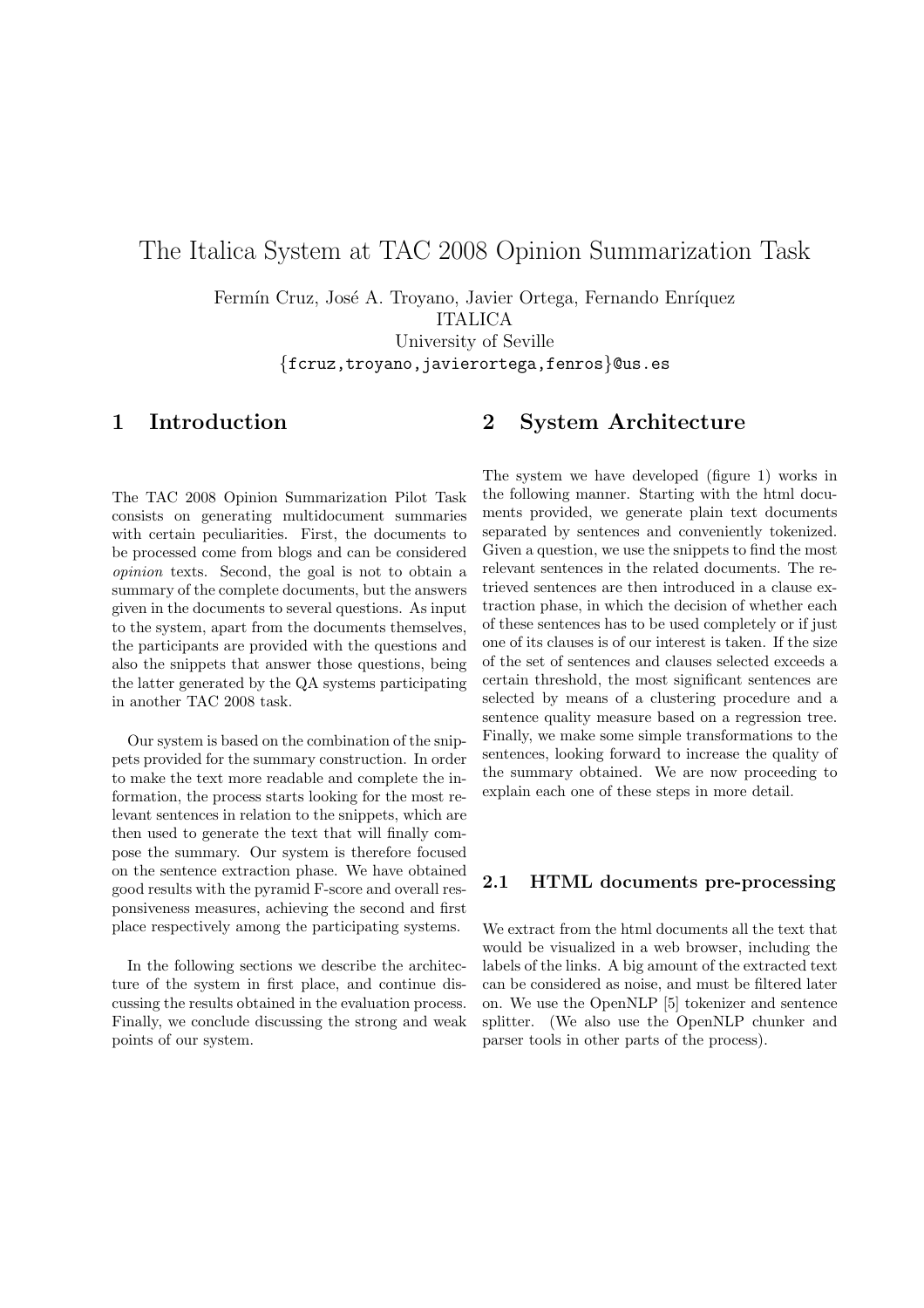

Figure 1: System architecture

### 2.2 Sentence retrieval

As many automatic summarization systems do ([3][8] among others), all the sentences we obtained in the previous stage are indexed using an information retrieval engine (we have used Lucene [7]). For each of the snippets, we search for the most relevant sentence in the document that it has been associated with. We take for granted that the snippets have been extracted (almost) completely literally from the documents. What we intend to do is to retrieve that sentence as a minimal unit to compose the summary. To retrieve the most relevant sentence, we follow a strategy based on a progressive decrease of demands. We begin literally searching for the snippet in the document. If we cannot find any sentence, we look for some other sentence containing all the phrases in the snippet. If we still have no results, we start eliminating phrases from the query, starting with the ones that have less number of words (the phrases with one word, two words,  $\dots$ ). If finally none of the searches produces a result, or the result obtained has a score given by Lucene lower than 0.75, the retrieval has failed. In this case, we use the snippet directly as the summary composition unit.

### 2.3 Clause extraction

For each of the sentences obtained in the retrieval phase, we look if it has any clause smaller than the whole sentence containing all the words of the corresponding snippet (excluding stop words). If we find such clause, we use it instead of using the complete sentence. This way, we pretend to minimize the inconsistencies in the discourse structure of the summary, maintaining the essential information.

#### 2.4 Sentence clustering

Based on the sentence ranking step described in [2], and only in case we exceed the maximum size permitted for the summary (7000 non-whitespace characters per question), we make use of a sentence selection process, based on the redundancy. We use LingPipe [1] to apply a clustering process to the sentences, using the term coocurrence as a distance measure between them. For each of the generated clusters, we choose the sentence with better quality, employing for this a regression tree trained previously with manually labeled samples.

#### 2.4.1 Sentence quality

Measuring the linguistic quality of a sentence is a previously used component in summarization systems [4] [6], but we are facing this problem in a different, supervised machine learning way. To measure the quality of a sentence, we have trained a regression tree with WEKA [9]. Two members of the work group labeled with a value in the range from 1 to 5 the linguistic quality of 84 sentences extracted from the snippets provided by the organization as examples. The purpose was to label negatively those sentences that we would prefer not to be part of the summary due to a matter of forms. The labels that presented a bigger divergence among the members involved were discussed by the team, and the mean of the two values assigned was used for the rest. Each of the sentences is transformed into a vector using features based on the syntax tree and morphological information.

The model obtained was hence used to select the better sentence among the components of a cluster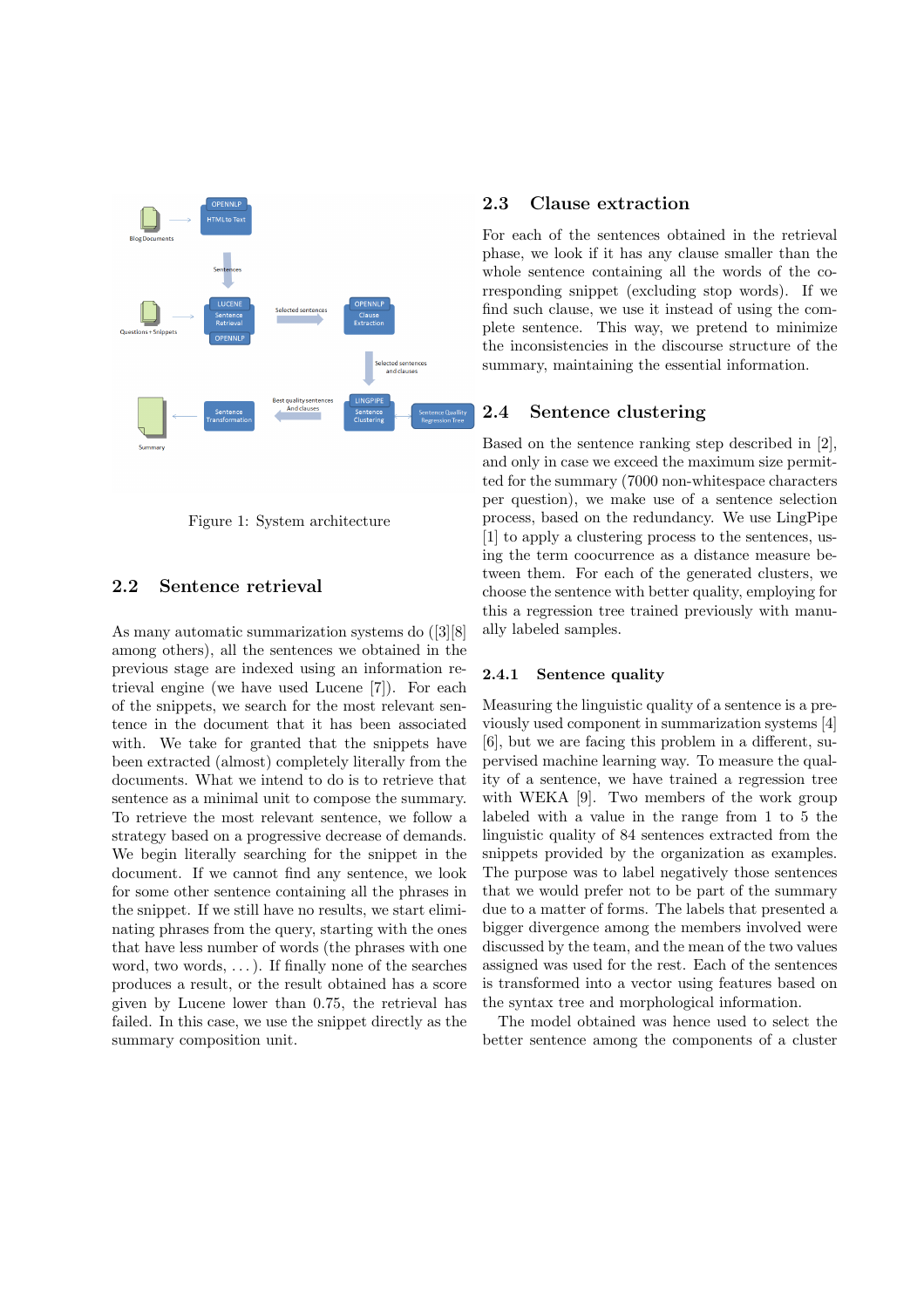(in case the maximum number of characters permitted had been exceeded). Furthermore, in run number 2, we used a minimum quality score that all the sentences had to surpass in order to allow them to be part of the summary.

### 2.5 Sentence transformation

Once we have the sentences that constitute the summary, we carried out some simple transformations, some of them based on [6]:

- We add the dots at the end of sentences which are missing and we make sure that the initial letter in a sentence is a capital letter.
- We eliminate some usual phrases or pet words in opinion texts at the end of the sentences, like ", I think." or ", huh?".
- We undo some of the tokenization effects, e.g. erasing the spaces between personal pronouns and auxiliary verb contractions.
- We change some constructions from first to third person, e.g. "I think" is changed to "People think".

## 3 Evaluation

Our system has done fairly well with measures related with the information recall of the generated summaries. The two runs that have been evaluated are completely automatic, that is to say that we have not tuned any system parameter to adjust it for the test data. The only difference between them is that in run number two we force a minimum quality for the sentences to be part of the summary, using in that terms the value generated by the regression tree. Our two runs have achieved the second and third best results with the pyramid F-score, and the first and second best results in overall responsiveness (table 1). We believe that the good results of our summaries as for the relevant information recall is due to the fact that we have focused mainly on the retrieval of the most relevant sentences. However, in

|                             | Run 1 | <b>DOS</b> | Run 2 | pos            |
|-----------------------------|-------|------------|-------|----------------|
| <b>Pyramid F-score</b>      | 0.490 | 2          | 0.489 | 3              |
| Grammaticality              | 5.591 | 10         | 5.545 | 12             |
| Non-redundancy              | 5.318 | 29         | 5.364 | 28             |
| Structure/Coherence         | 3.273 | 9          | 2.682 | 19             |
| Overall fluency/readability | 3.909 | 10         | 3.591 | 19             |
| Overall responsiveness      | 5.773 |            | 5.409 | $\overline{2}$ |

Table 1: ITALICA system evaluation

the overall fluency/readability we obtain a worse result (tenth place). Particularly, the worst result we obtain is in non-redundancy, what makes us suspicious of the needs of applying the clustering stage in all cases (now we use it only in those cases where we have obtained a summary that is too long as it exceeds the limits set by the organization).

On the other hand, the second run obtains worse results with all measures. We believe the problem may be that the training data used for the construction of the model that measures the quality of the sentences are too few, thus the quality measures that we generate are not reliable.

## 4 Conclusions

In this paper we present our experience in participating in the TAC 2008 Opinion Summarization Task. Such task consists in the creation of summaries extracted from several blog documents responding to a group of questions. Our system takes as inputs the blogs, the questions and the answers given to those questions in snippets provided by the organization.

We present an extraction based approach, in which the selection of the sentences that better match the content of the snippets plays an important role. In this sentence selection module we have developed an adaptable information retrieval strategy that assures the obtaining of the nearest sentence to a given snippet. Once these sentences are found, the system is completed with a series of modules. The goal for these modules is to achieve improvements in the readability and correctness of the summary, by eliminating the elements in the sentences that are not relevant, eliminating the redundancy by means of clus